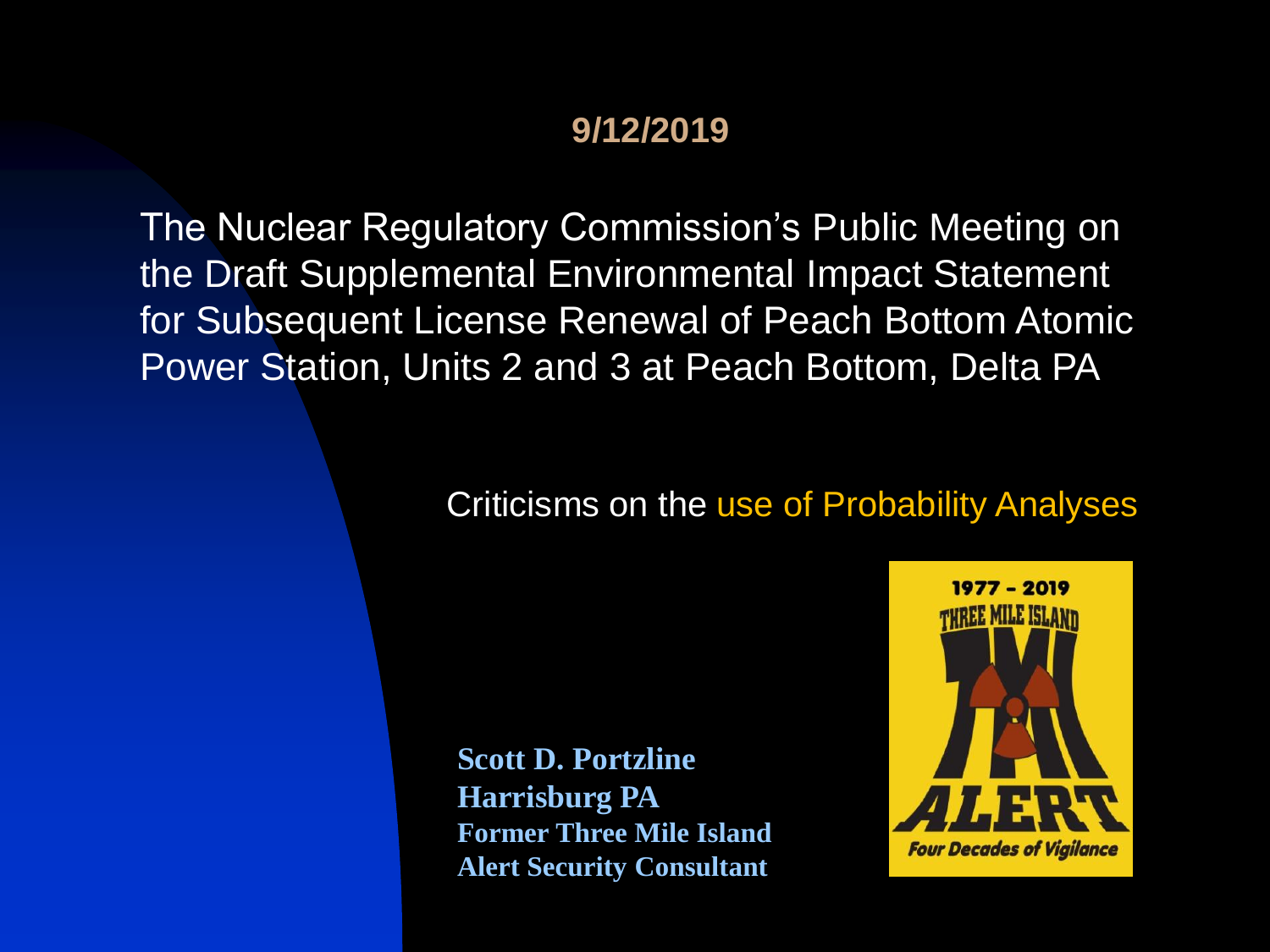#### **The NRC concludes that the impact of all severe nuclear accidents are small.**

"For severe accidents, the probability-weighted consequences of atmospheric releases, fallout onto open bodies of water, releases to groundwater, and societal and economic impacts from severe accidents are SMALL for all plants."

> **NUREG-1437 Generic Environmental Impact Statement for License Renewal of Nuclear Plants Final Report**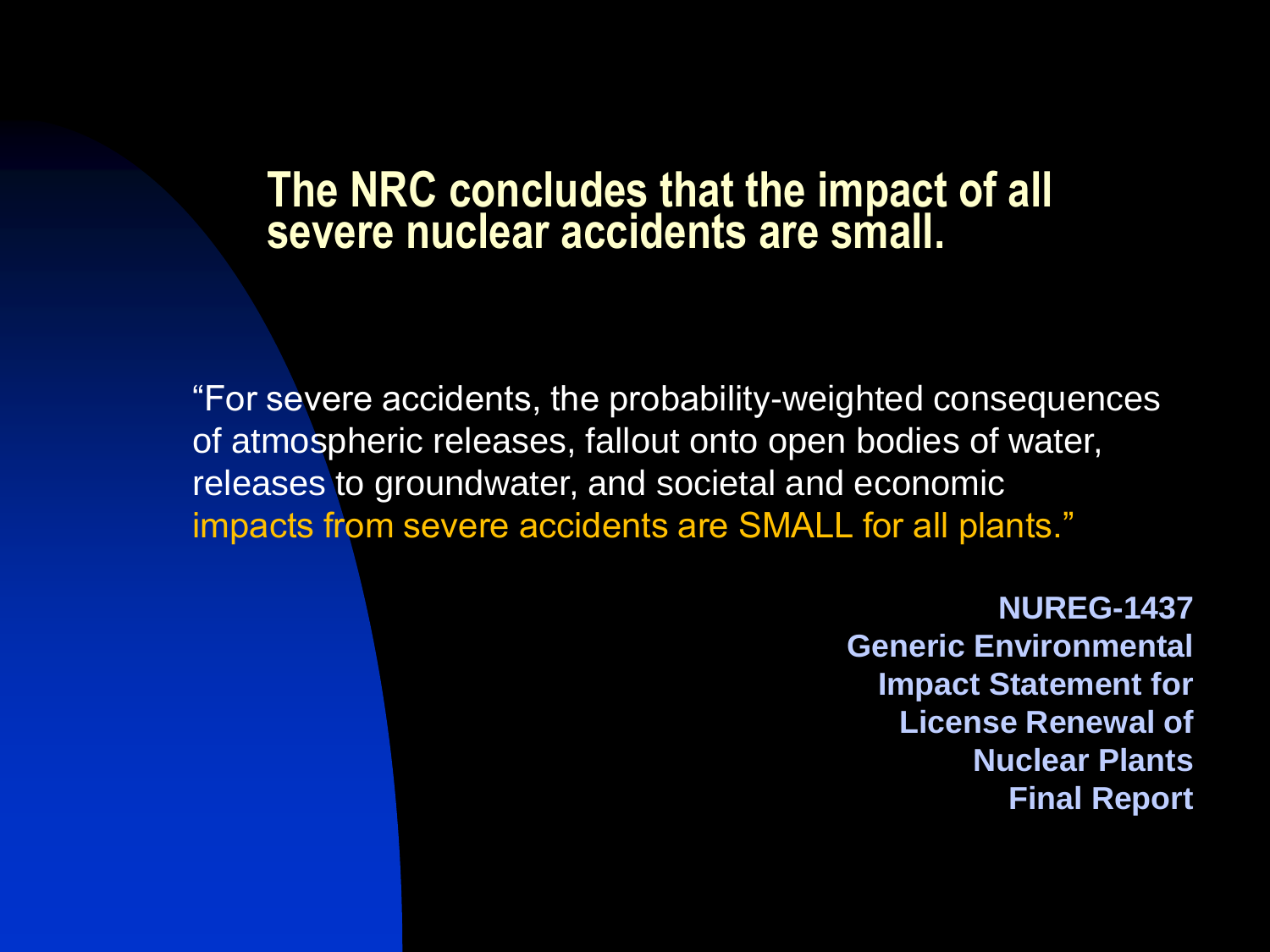### **Accidents with Radiological Consequences**

### **Premises for License Renewal**

- **Probability**
- **Severity**
- Public Impact
- **Environmental Impact**

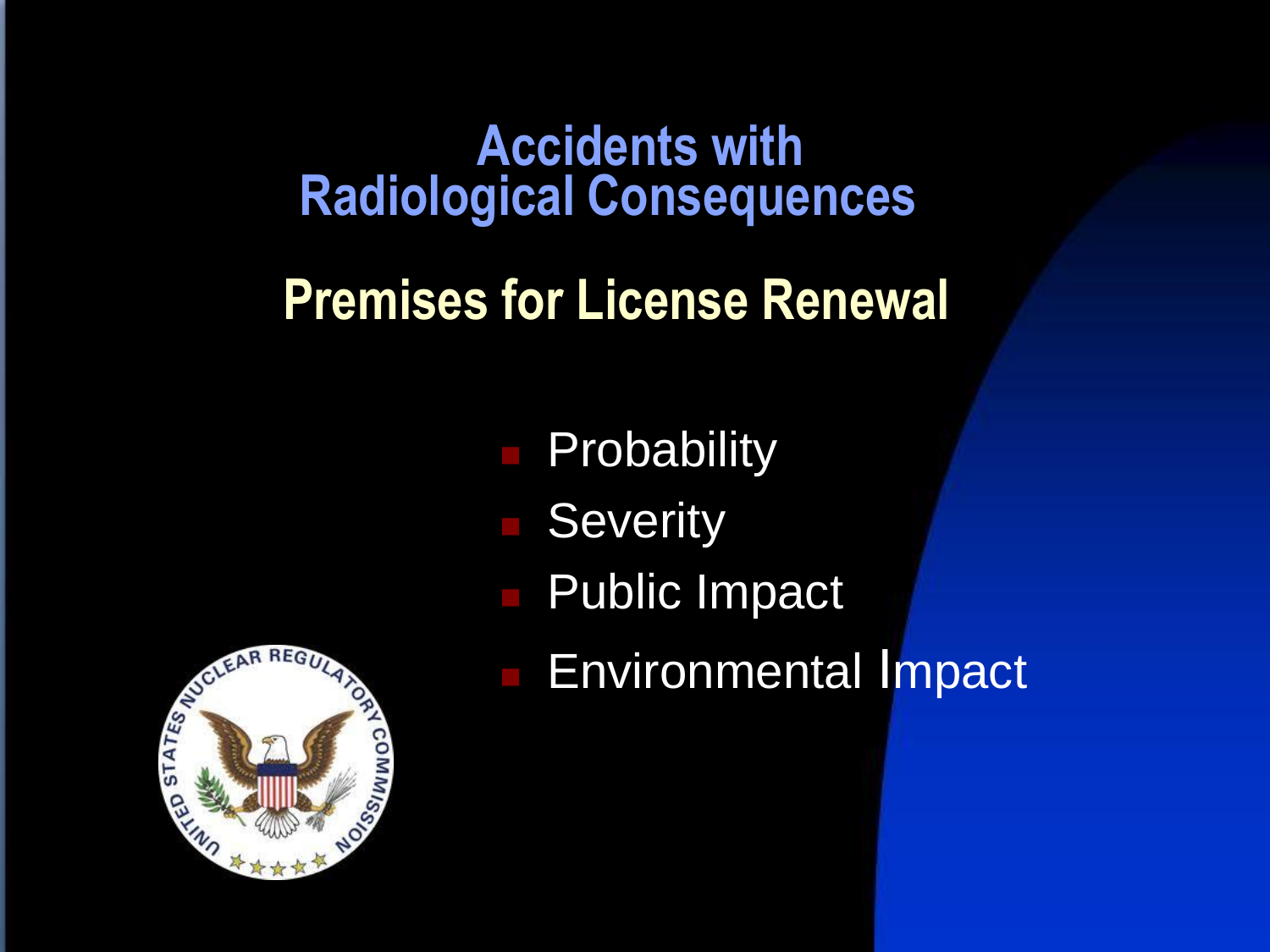## Upon Examination

 The Nuclear Regulatory Commission (NRC) and Exelon are unable to provide reasonable "probability analyses" and therefore the NRC cannot complete it's duty of a "licensing renewal."

 The NRC and Exelon do not know what the actual probabilities are.



**The Re-Licensing Process is flawed**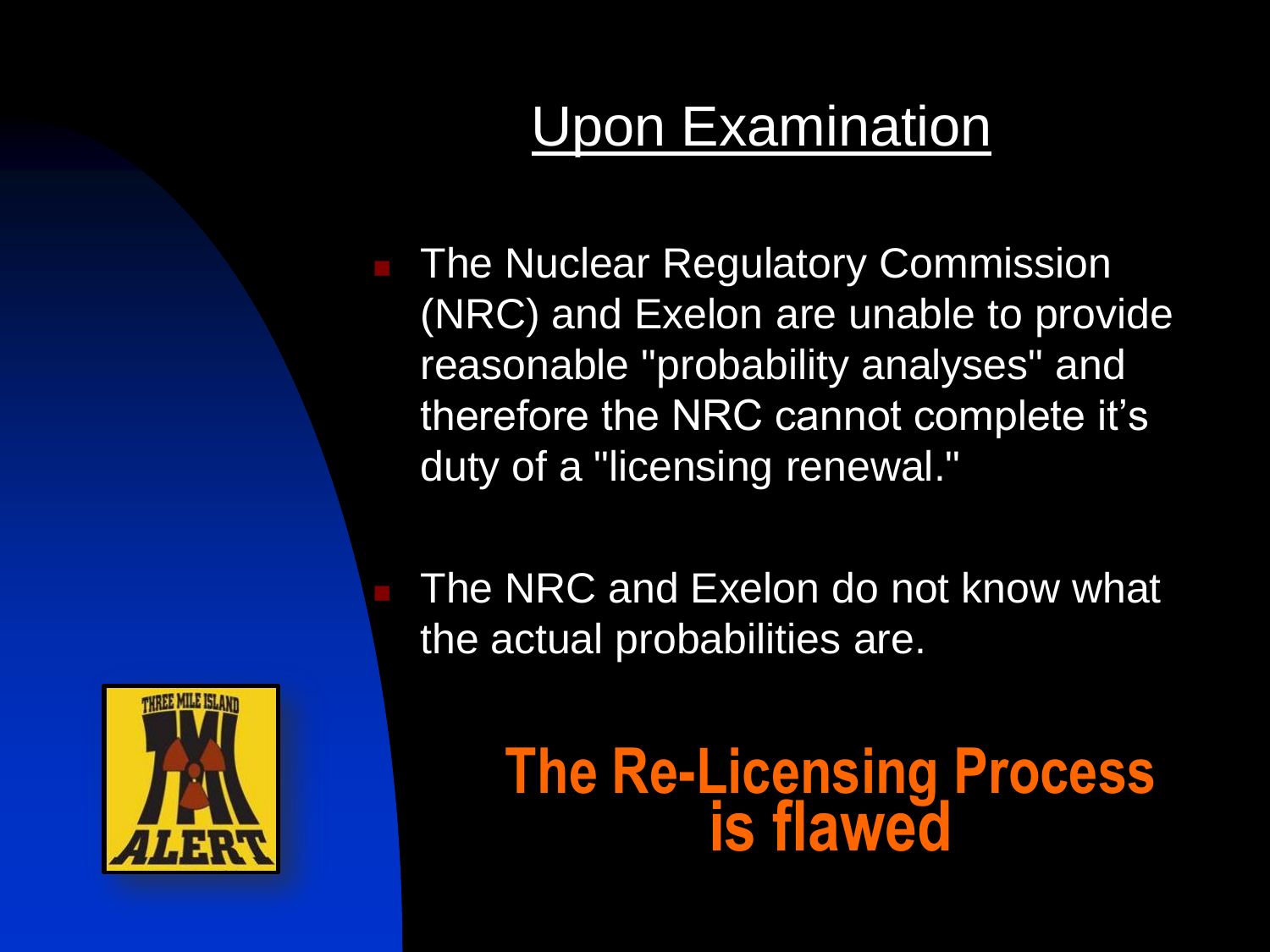**The Dirty Math Trick** 

The Favorable Data Selection

**The Need to Believe / Fantasy Land** 



## **The Re-Licensing Process is flawed**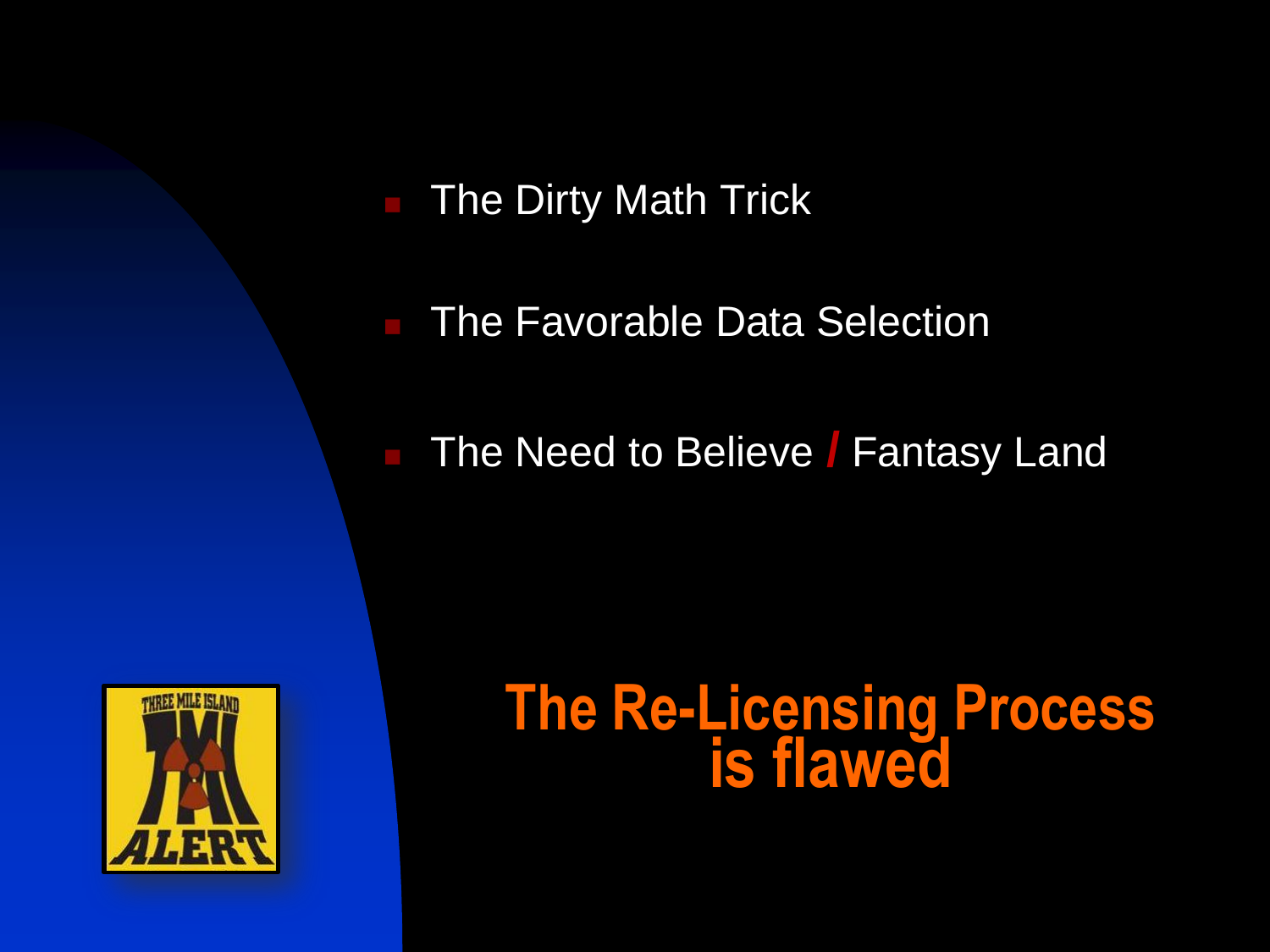### Likelihood of an Accident 1 1 chance in a million **(reactor years)**

Beginning in 1975, the odds of a reactor accident as reported by the NRC was calculated to be 1 chance in 1,000,000.



Reactor Safety Study (probability risk analysis) know as WASH 1400 aka,The Rasmussen Report

"render an area the size of Pennsylvania permanently uninhabitable." China Syndrome

then came Three Mile Island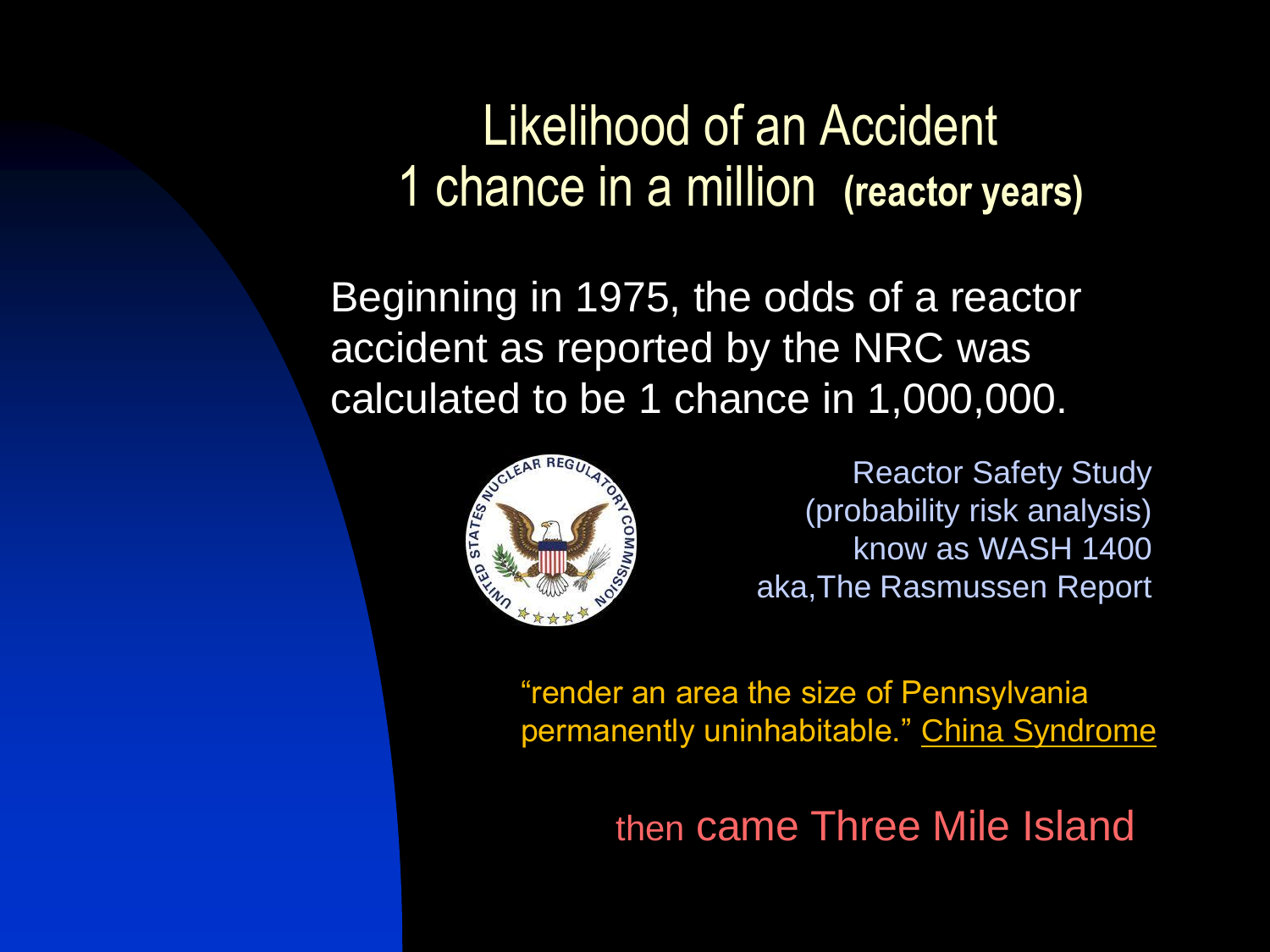#### NRC withdraws any explicit or implicit past endorsement of the Executive Summary Wash 1400

- "The executive summary does not adequately indicate the full extent of the consequences of reactor accidents and does not sufficiently emphasize the uncertainties involved in the calculations of their probability."
	- "As a result, the reader may be left with a misplaced confidence in the validity of the risk estimates."

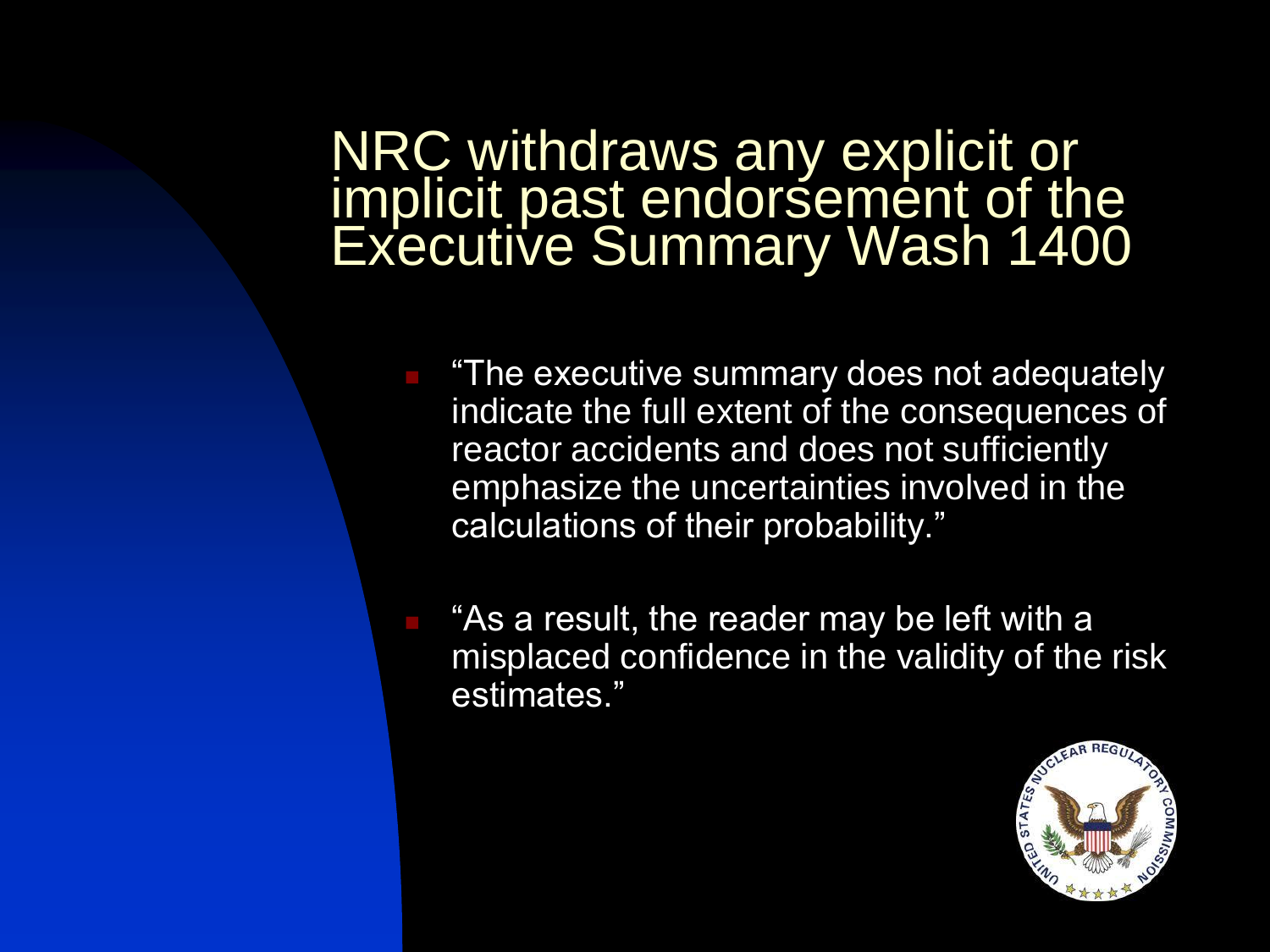



#### After it happened, the TMI Accident odds were calculated to be only 1 chance in 7.7

"If WASH1400 predictions of the best estimate probabilities are valid, there was a 13 percent chance of having an accident at the time of TMI-2."

> Reports of the Technical Assessment Task Force of the President's Commission on the Accident at Three Mile Island

"It is very difficult to properly apply the techniques, and few people are trained or experienced in such work"

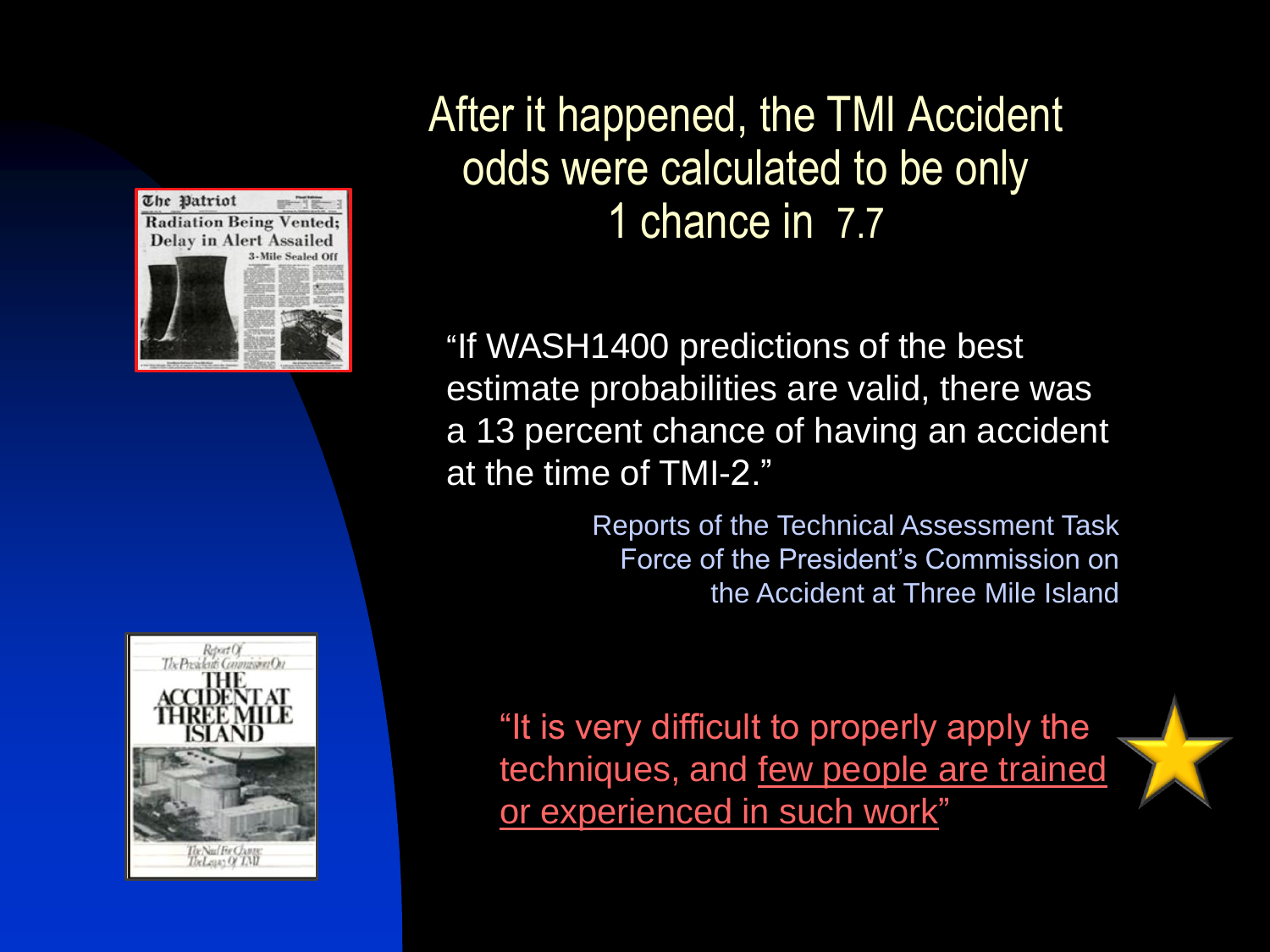### 1 chance in  $7.7 = 13%$



 **8 sided dice**

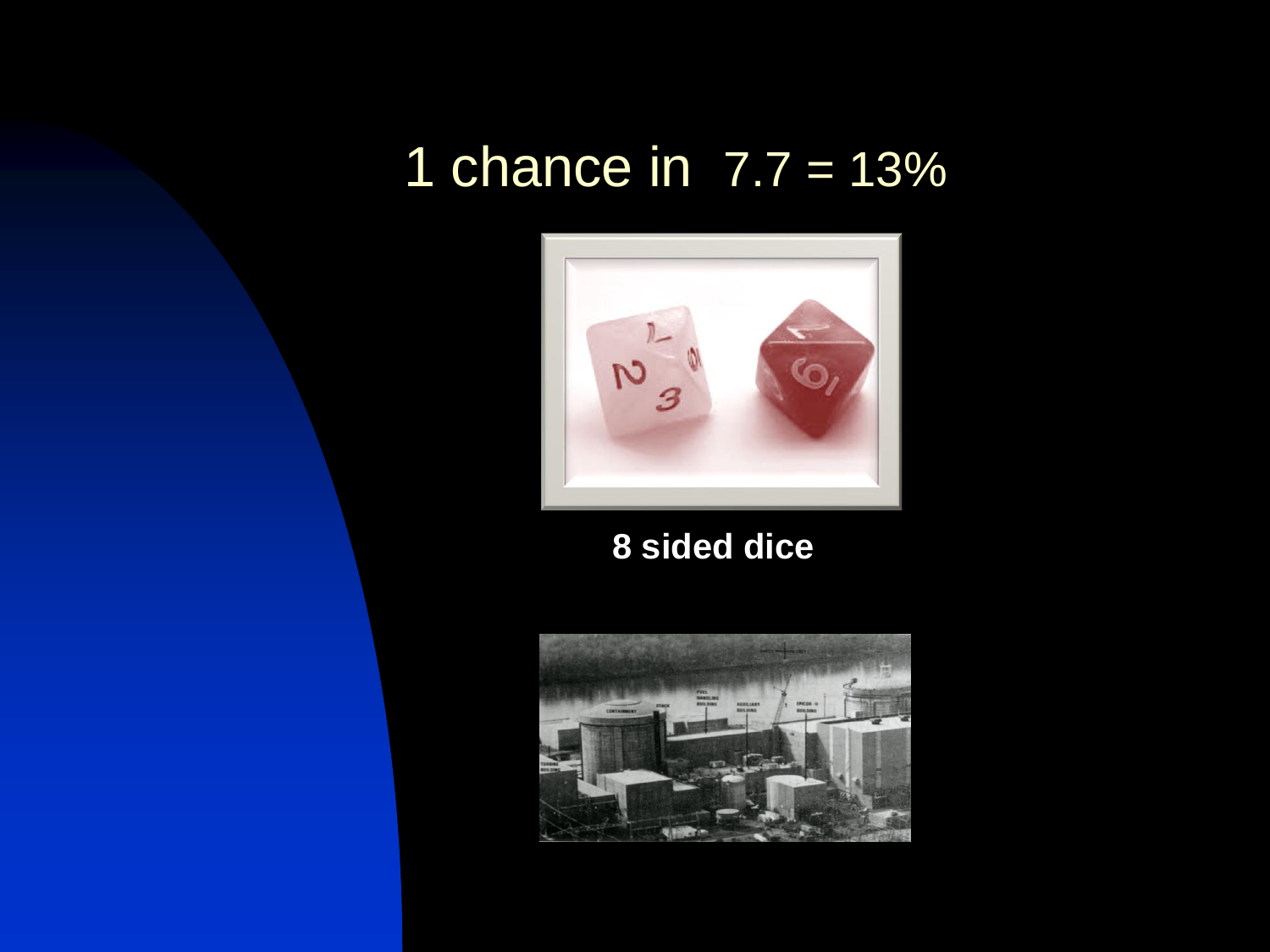# **Gambling**

 If the NRC used its faulty accident probabilities to run a Las Vegas style casino, they would have been bankrupt in the first year.



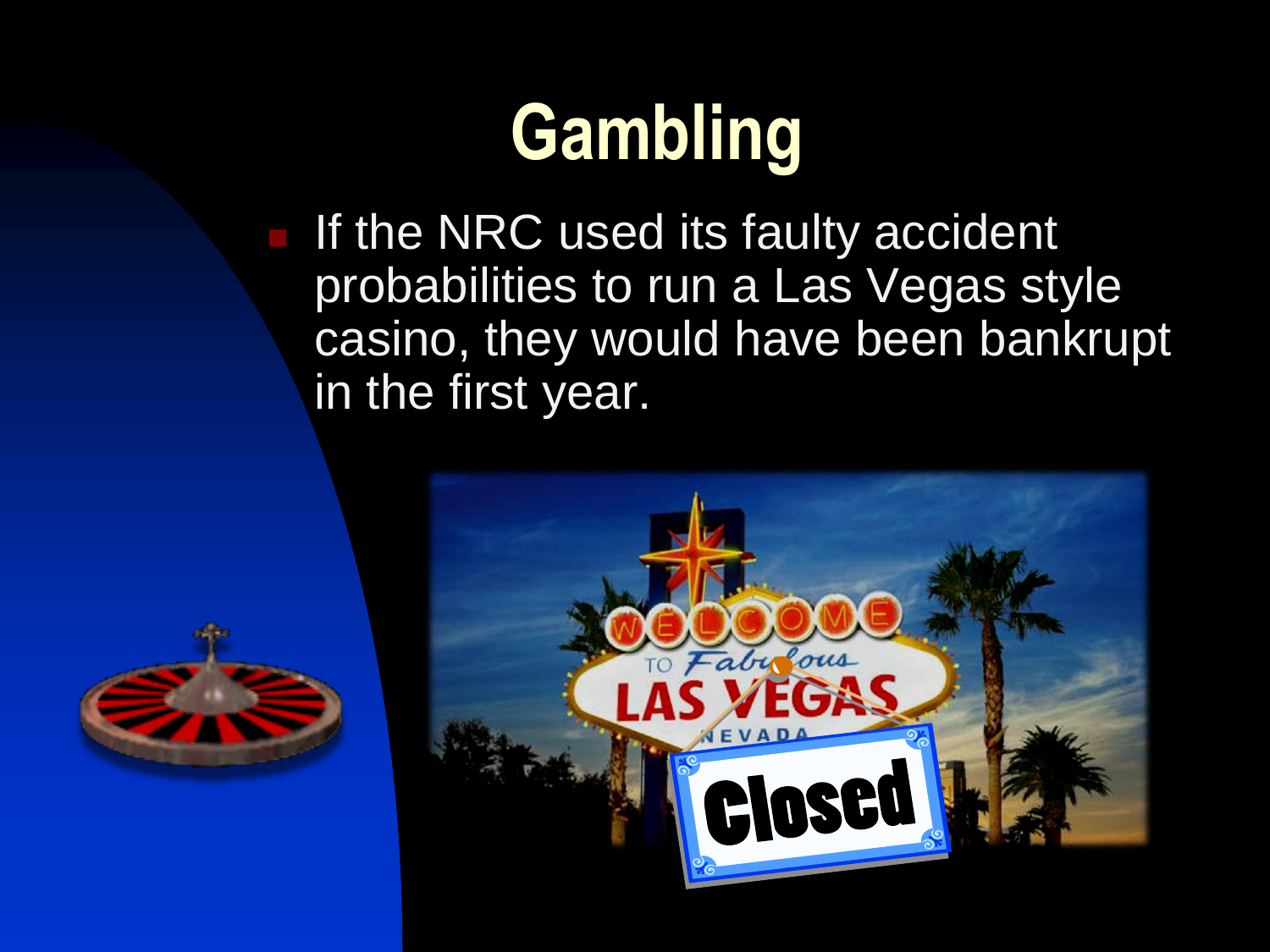## Insurance Actuaries

 Insurance actuaries know that the likelihood of a major nuclear accident occurring are too great to offer homeowners nuclear accident insurance.



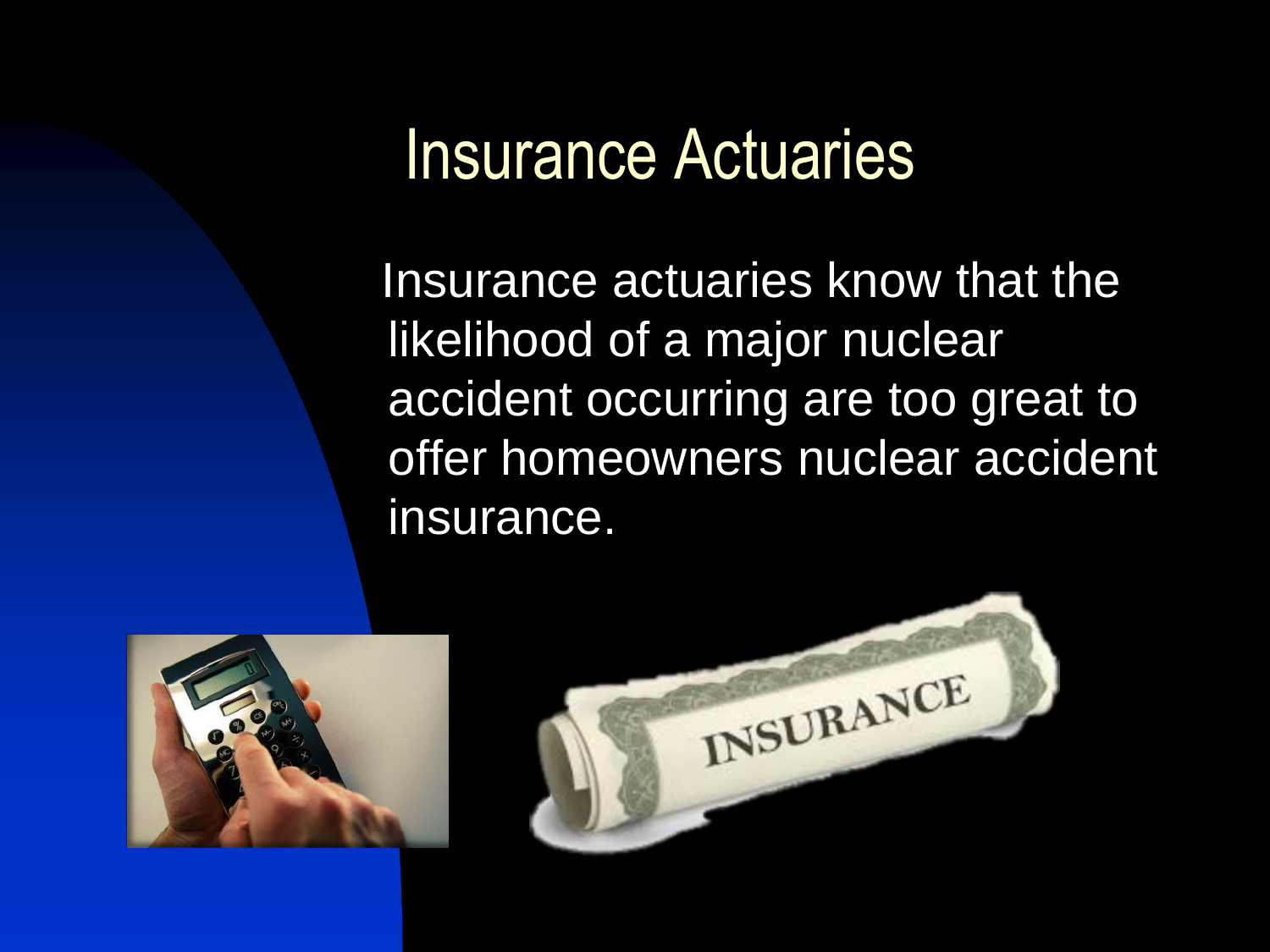### Real World Accounting

**There has been five major nuclear accidents in the last fifty years** 

- First modern US plants went online in 1969
- 1 major accident somewhere in the world every 10 years
- **Probability calculation: 1 chance in** 10 per year or 10%
- Closely matches the WASH 1400 analysis of 13%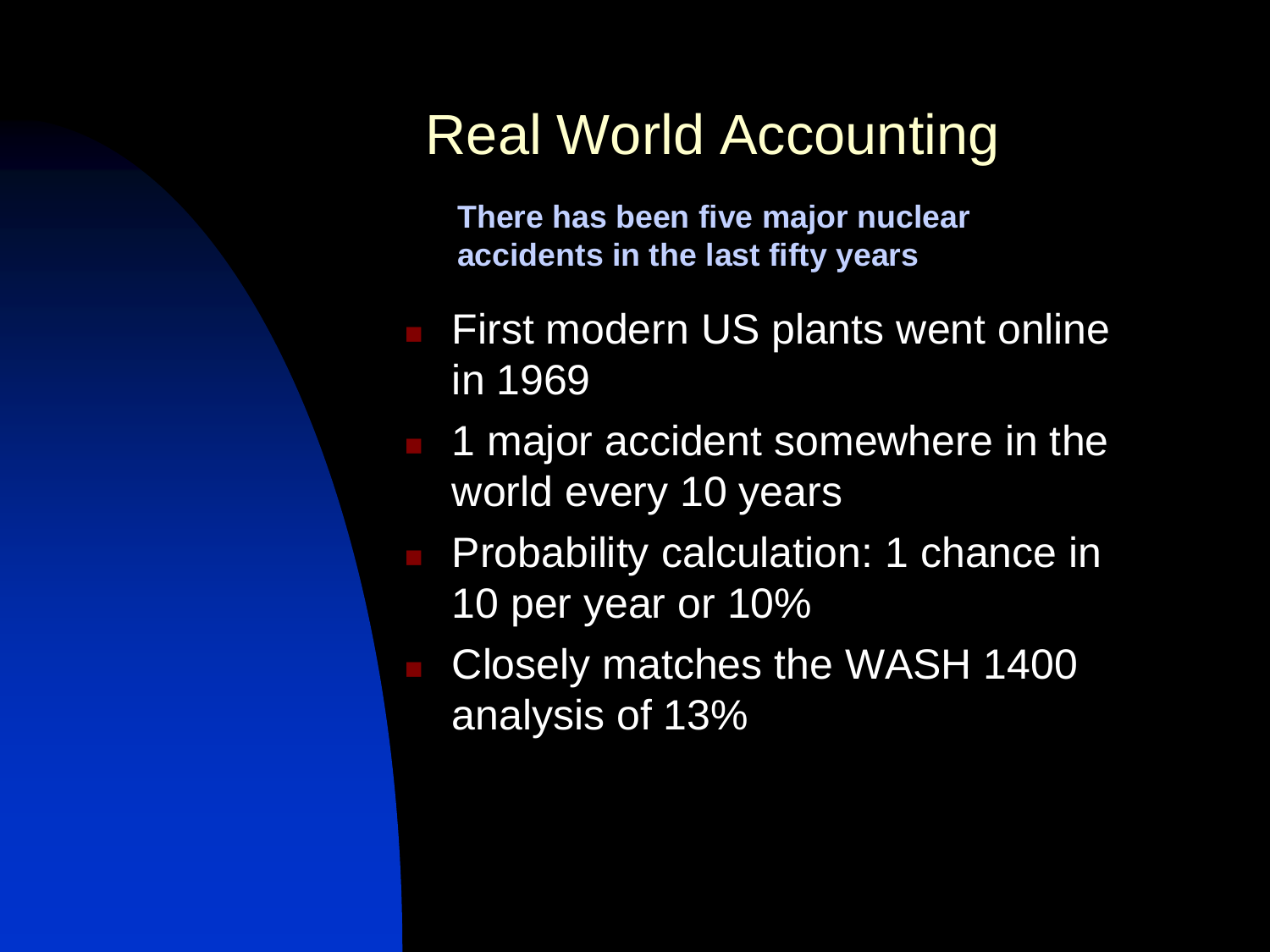## **The Dirty Math Trick**

The NRC concludes that the impact of all severe nuclear accidents are small by using a math trick.

"For severe accidents, the probability-weighted consequences of atmospheric releases, fallout onto open bodies of water, releases to groundwater, and societal and economic impacts from severe accidents are SMALL for all plants."

> **NUREG-1437 Generic Environmental Impact Statement for License Renewal of Nuclear Plants Final Report**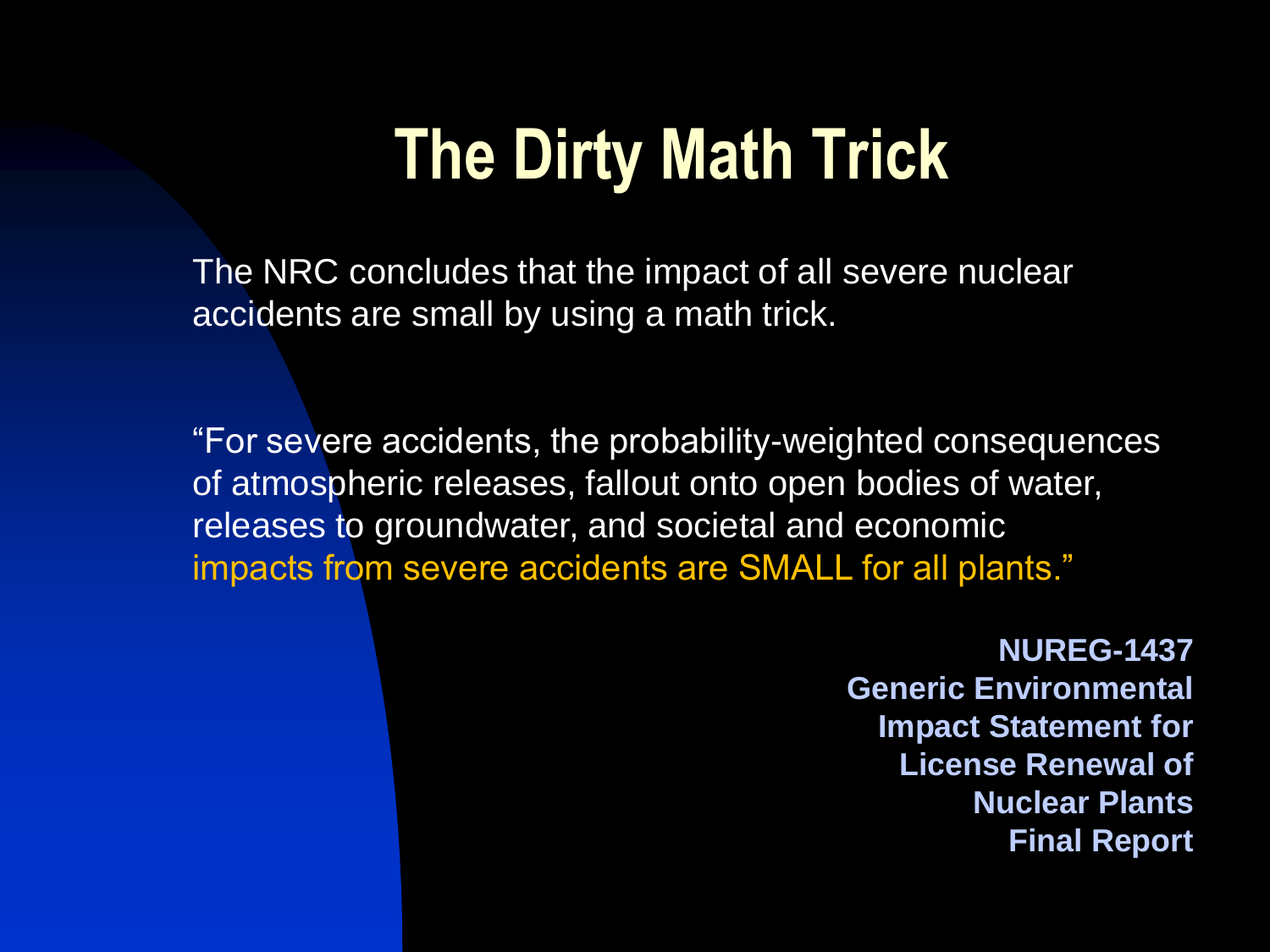# **NRC Studies Show**

**The actual impacts can be severe** with plans for evacuations at all US plants to prevent deaths and early cancers.

 The impact on the environment can be severe.

 $\blacksquare$  The impact on the economy can be severe.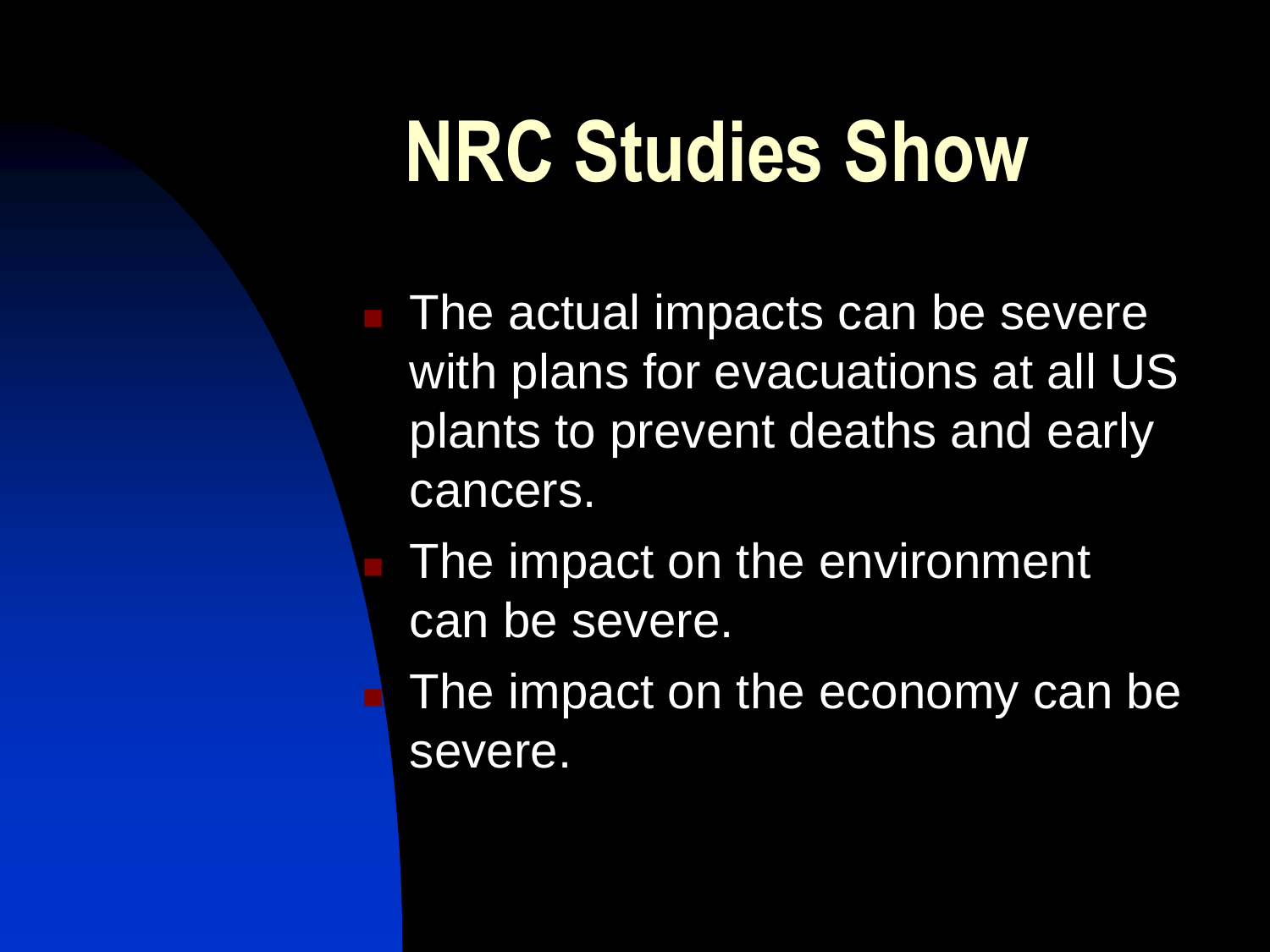Think of the calculations which are used to determine the probabilities as containing a hidden timeline.

If a certain sequence of malfunctions or mis-steps happen, then a set of consequences (including damaging impact) can follow.

**Accident Sequence**  Odds are

calculated for this sequence

Example: 1 chance in 500,000 or **.000002**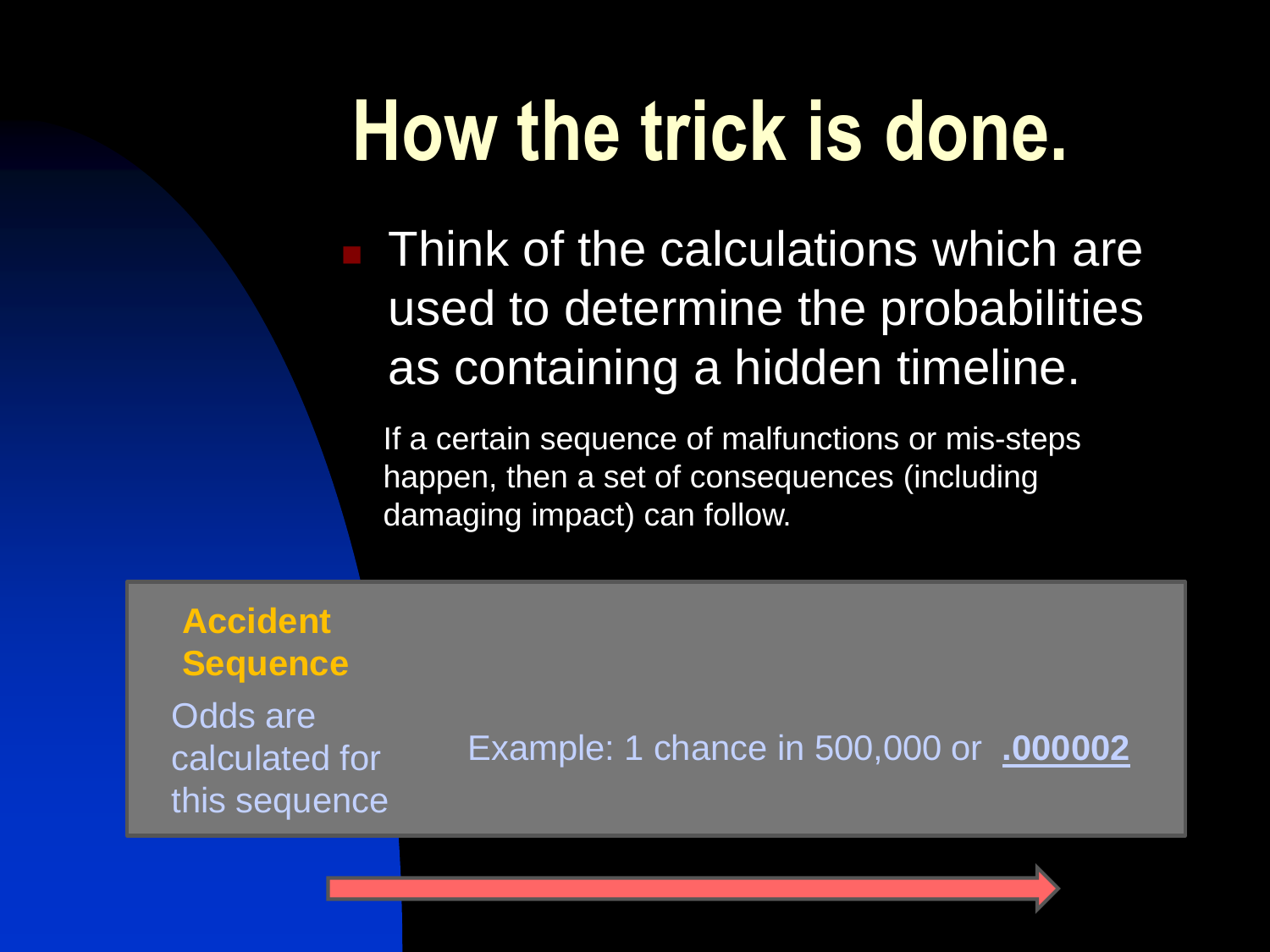**Accident Sequence .000002**

The probability for various impacts are calculated **For example .05**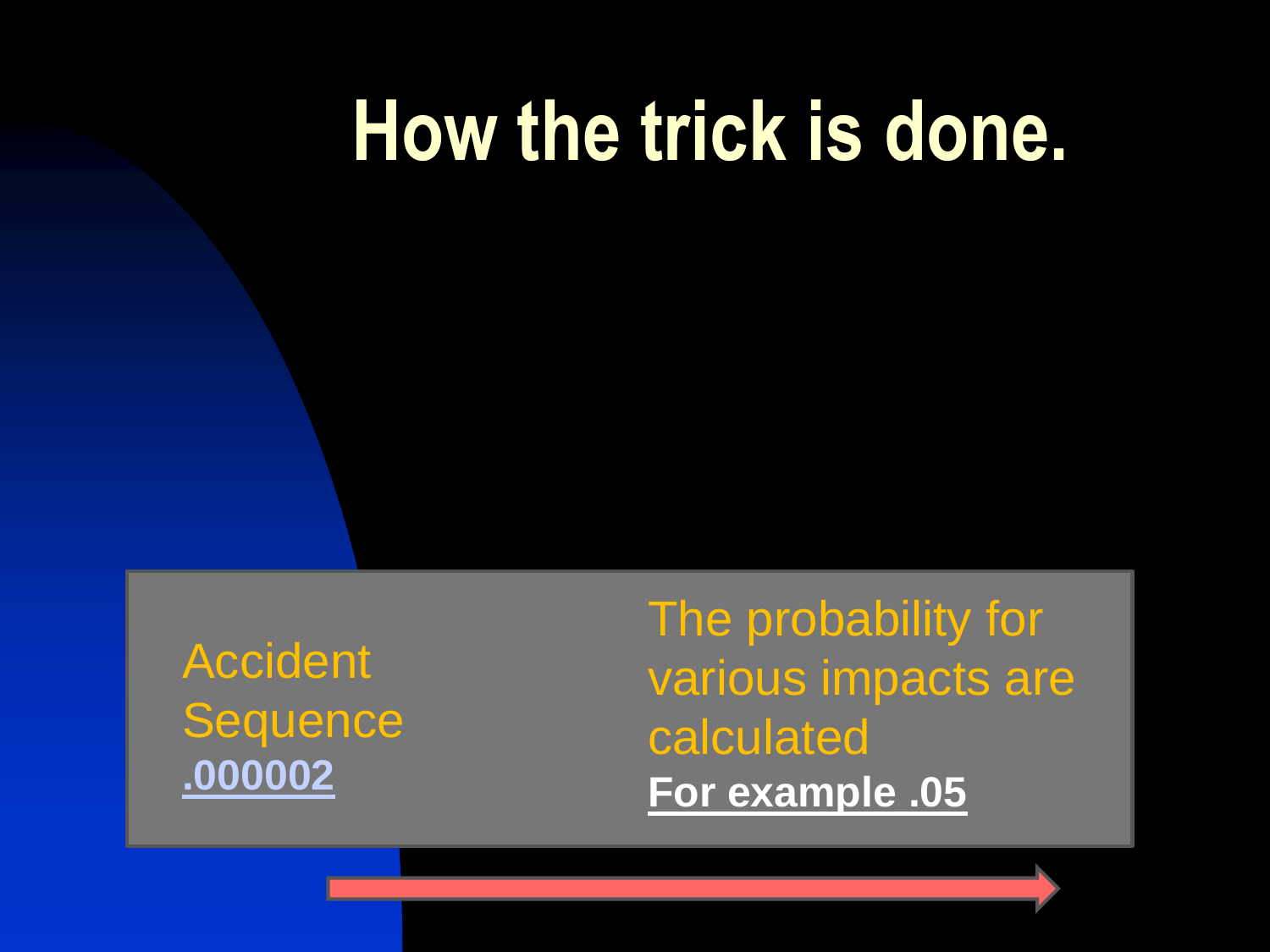Multiply these two values

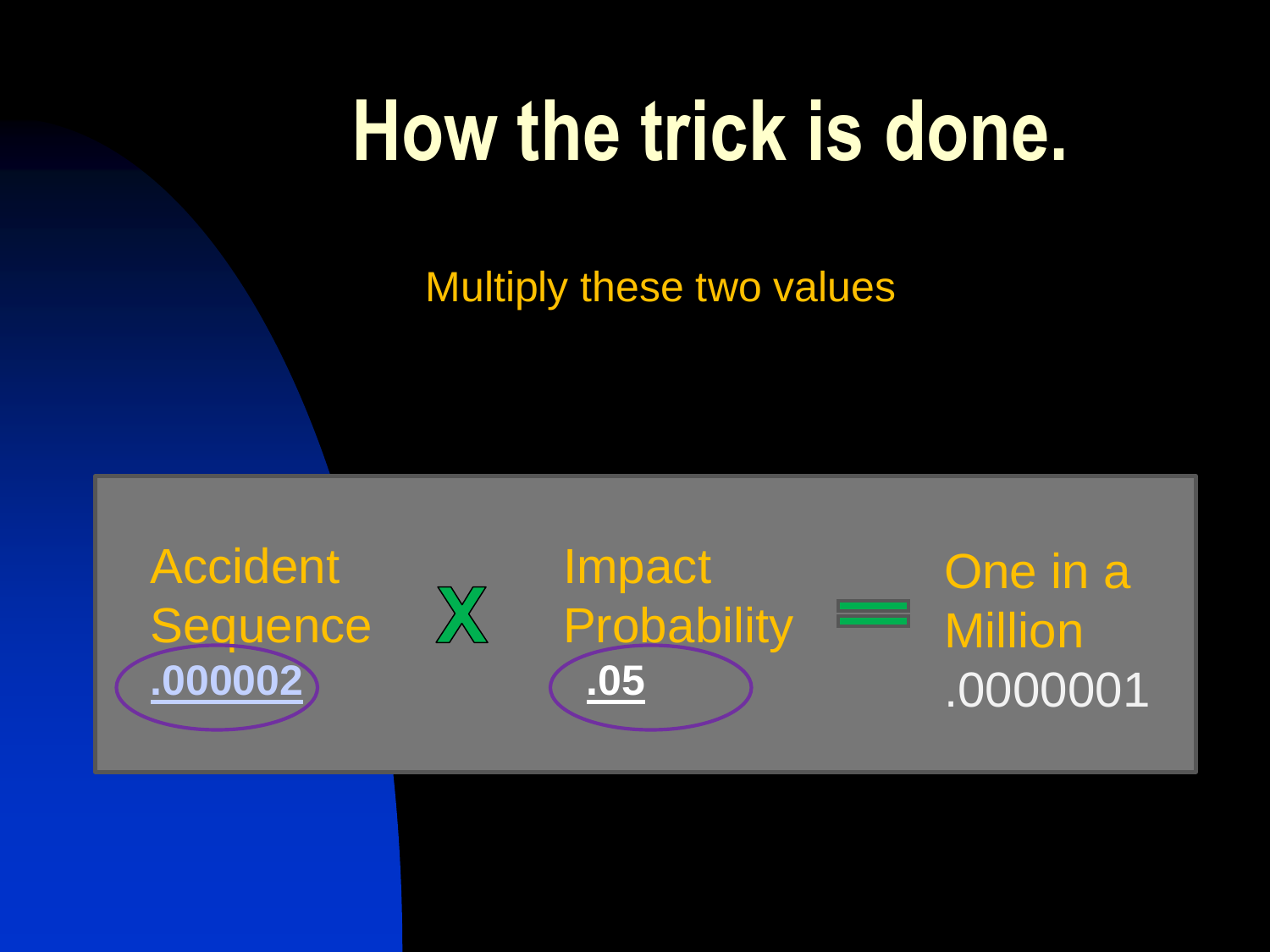But once you have the accident (think of the timeline), the value for the accident sequence is 1 (it's a certainty).

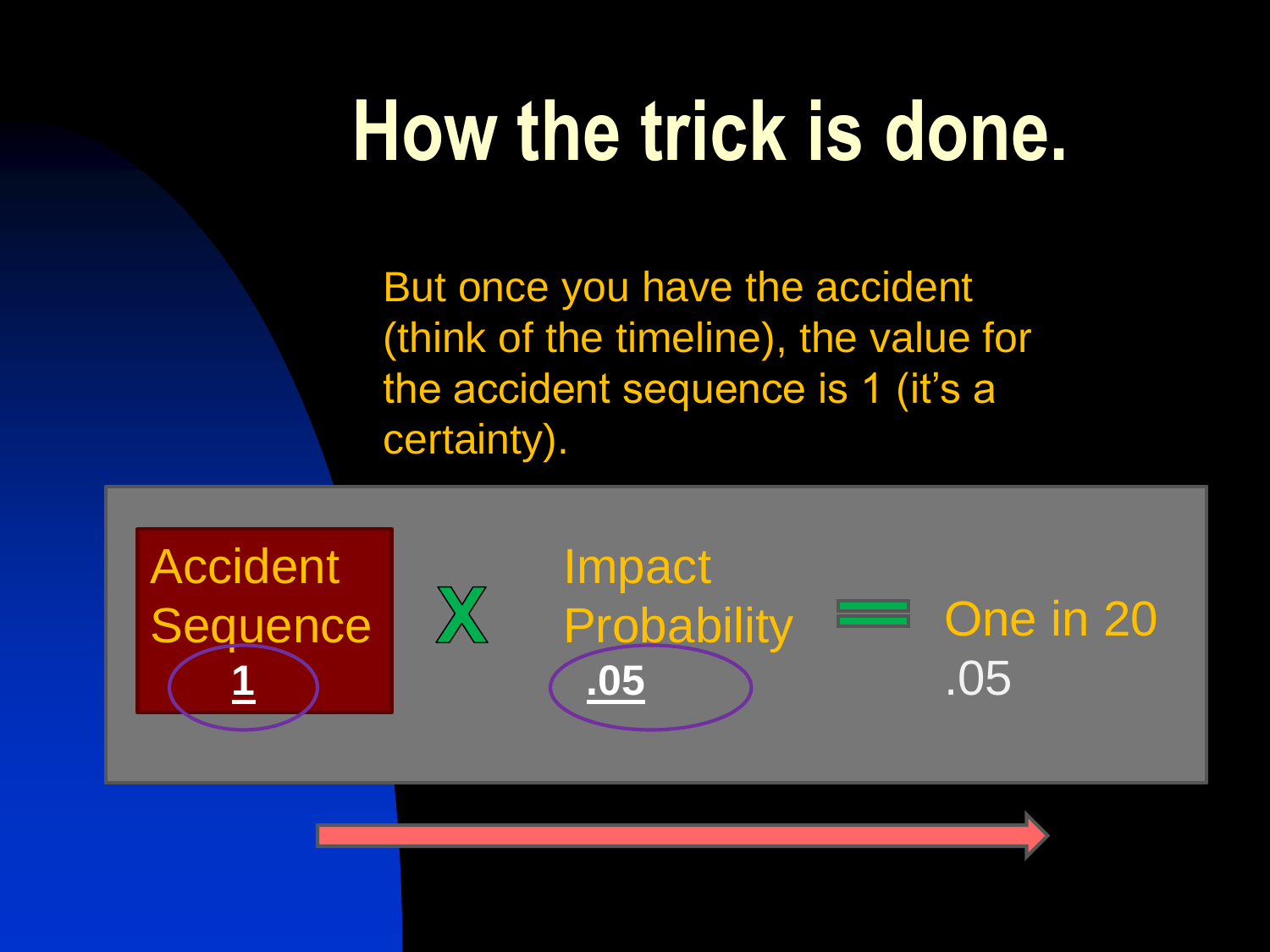## **Severity**

Unique Situation: State of the art Reactor Consequence Analysis (SOARCA) studied Peach Bottom accident progressions and consequences with the newest computer simulation capabilities from Sandia National Laboratories.

> $\boxtimes$  Em  $k<sub>l</sub>$  Shar

#### **Fox News Headline 2/2/2012**



|  | THE HSN to bublic Health Holli a severe Huclear bower blant accident<br>in the United States is "very small" because reactor operators should |
|--|-----------------------------------------------------------------------------------------------------------------------------------------------|
|  | have time to prevent core damage and reduce the release of<br>radioactive materials, U.S. nuclear regulators said in a study on<br>Wednesday. |
|  |                                                                                                                                               |
|  |                                                                                                                                               |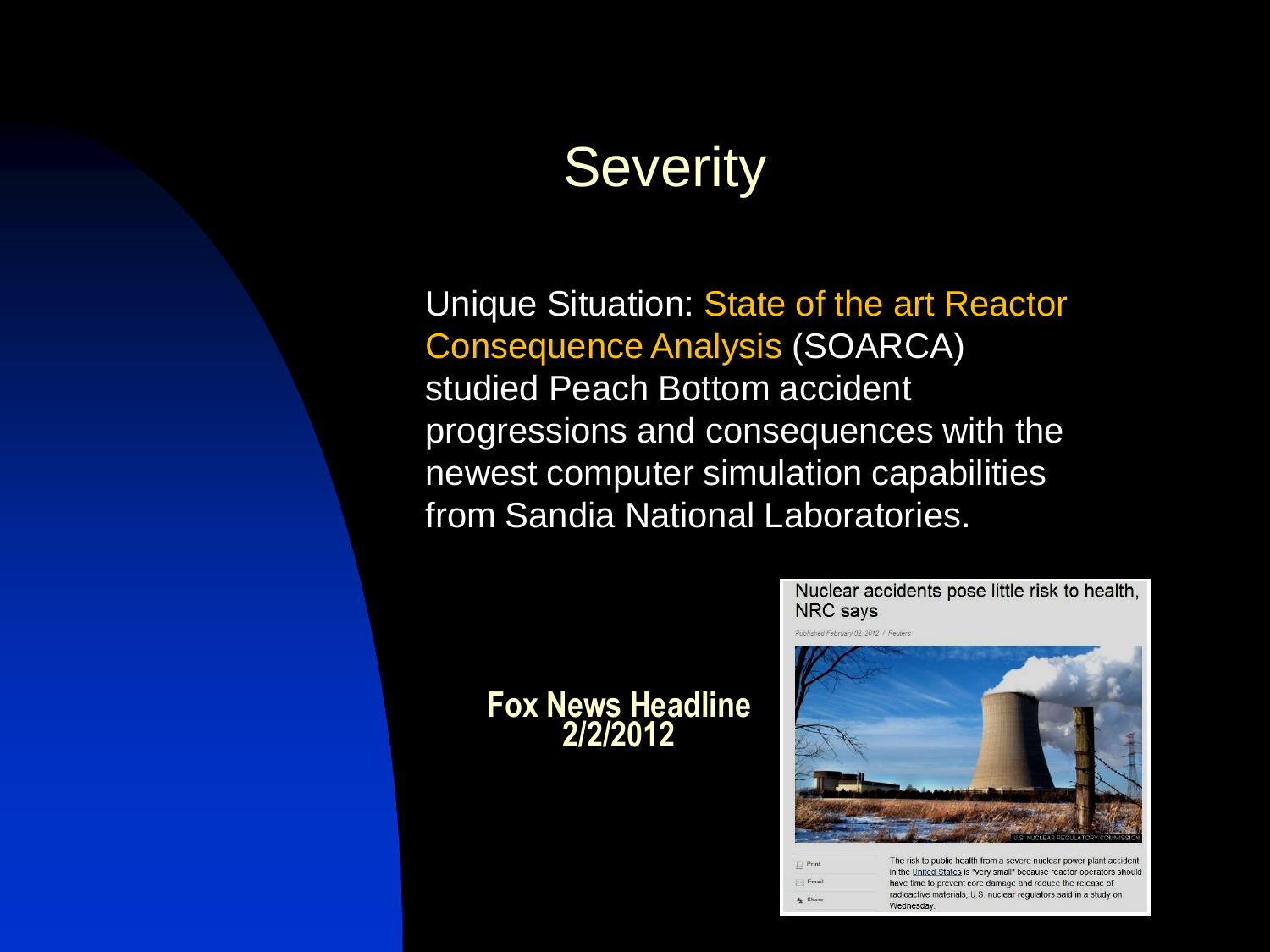## **Severity**

SOARCA studied Peach Bottom using a computer program call **MELCOR.**

The MELCOR software has numerous shortcomings and SOARCA should caution its readers that divergent results can easily be created.

**Why** many differing results? One reason is because the program uses differential equations.

The problem with differential equations is they are probabilities instead of exact values. (by nature exact values cannot be determined)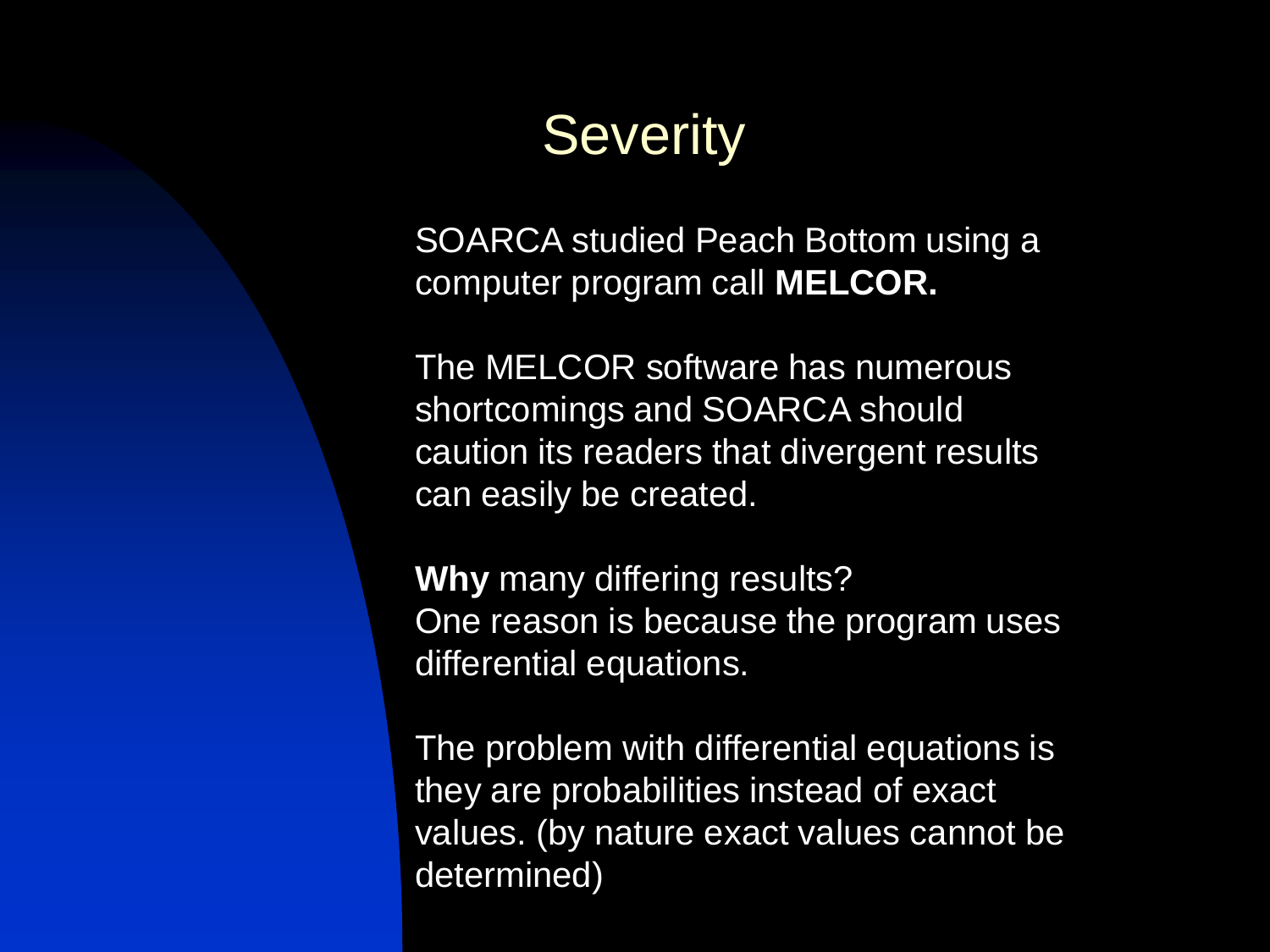#### **The Coming Crisis in Computational Science Los Alamos National Laboratory**

- New codes are more complex and more ambitious but not as closely coupled to experiments and theory.
- Better physics is much more important than better computer science.
- Computational science has to develop the same professional integrity as theoretical and experimental science.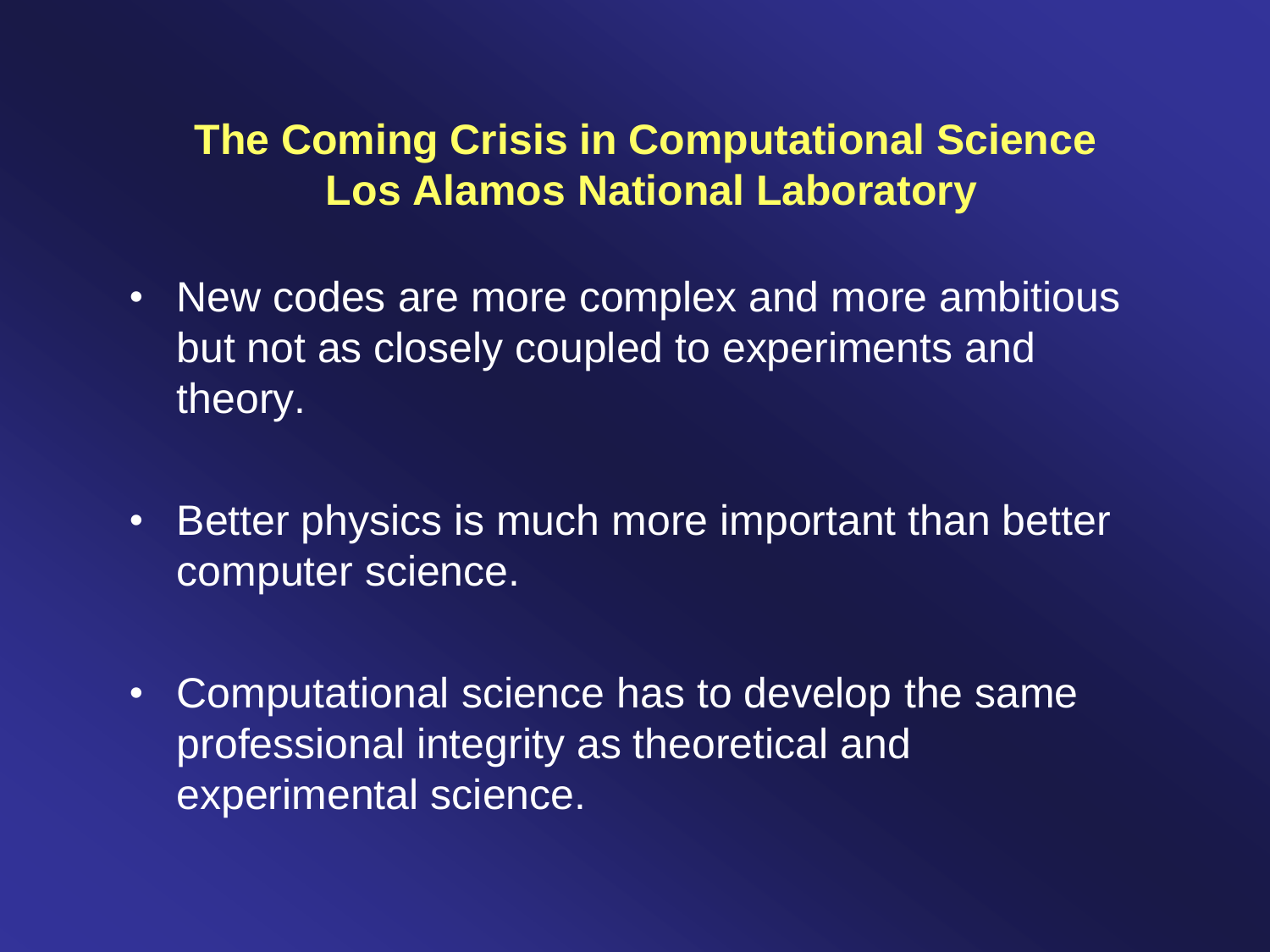## **Many things can be wrong with a computer generated prediction**

- Experimental and theoretical science are mature methodologies but, computational science is not.
- Code could have bugs in either the models or the solution methods that result in answers that are incorrect.
- Models in the code could be incomplete or not applicable to problem or have wrong data.
- User could be inexperienced, not know how to use the code correctly.

**Los Alamos National Laboratory**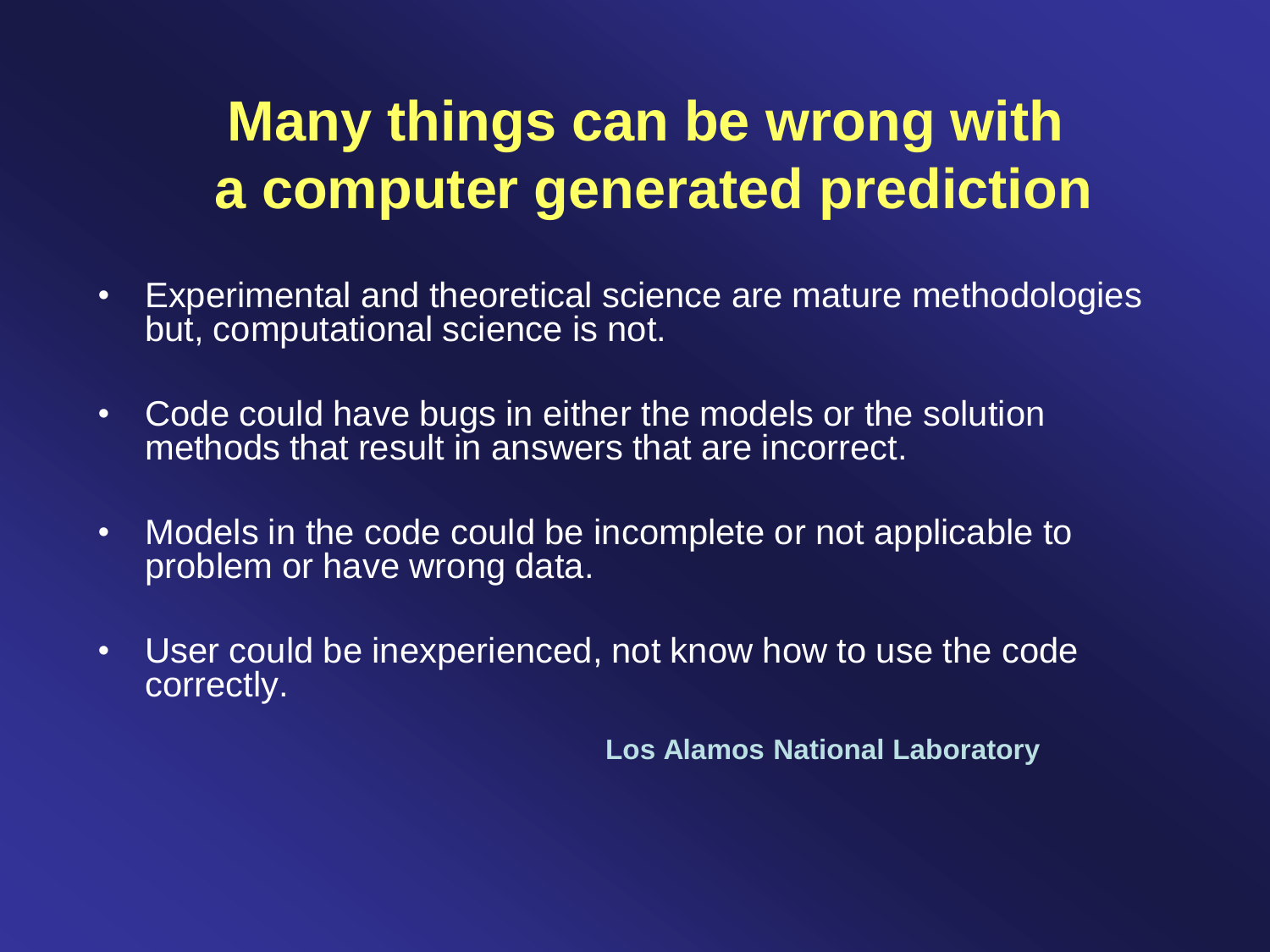## RE: MELCOR Scenarios

#10 What if all sequences that survive the screening process are those that result in an intact containment?

 Nuclear Energy Institute letter to NRC on how SOARCA will handle certain parameters - November 2006

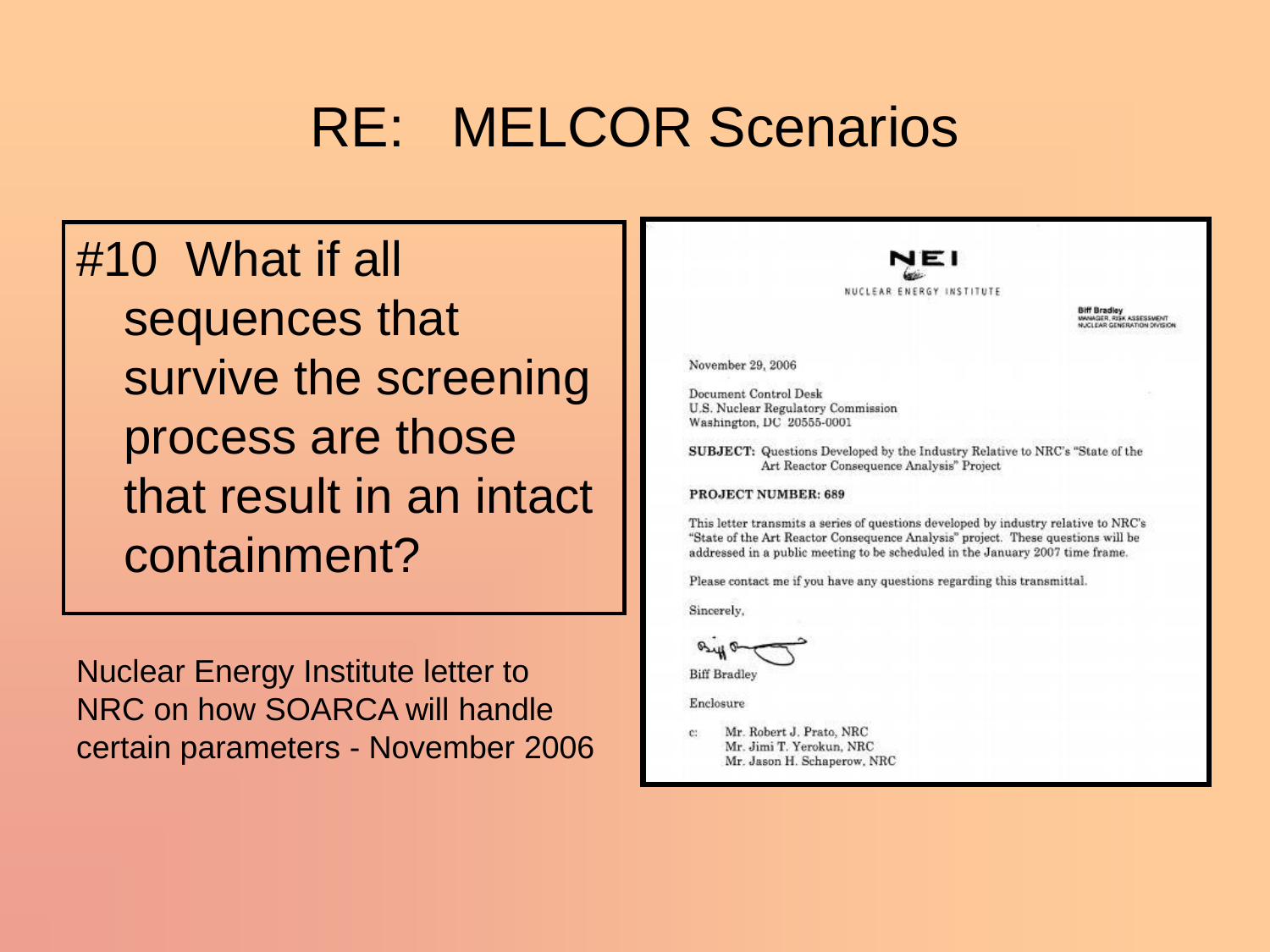## Real-World

None of these real-world nuclear accidents, prior to its occurrence, would have been predicted, or simulated by MELCOR.

Three Mile Island – Windscale – Chernobyl - Fukushima

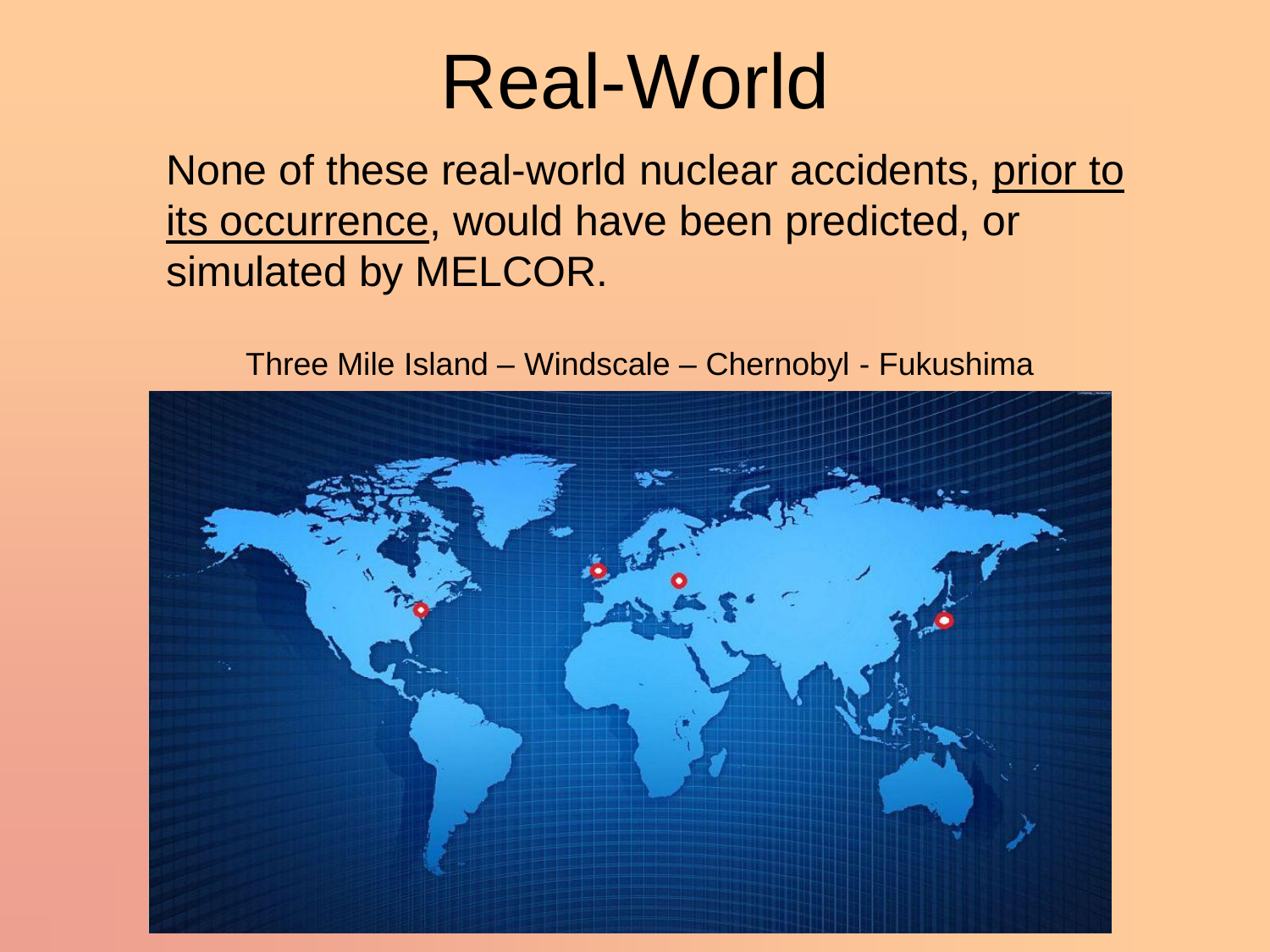### Fantasy Land The Need to Believe

SOARCA is not based on reality and ignores real world data.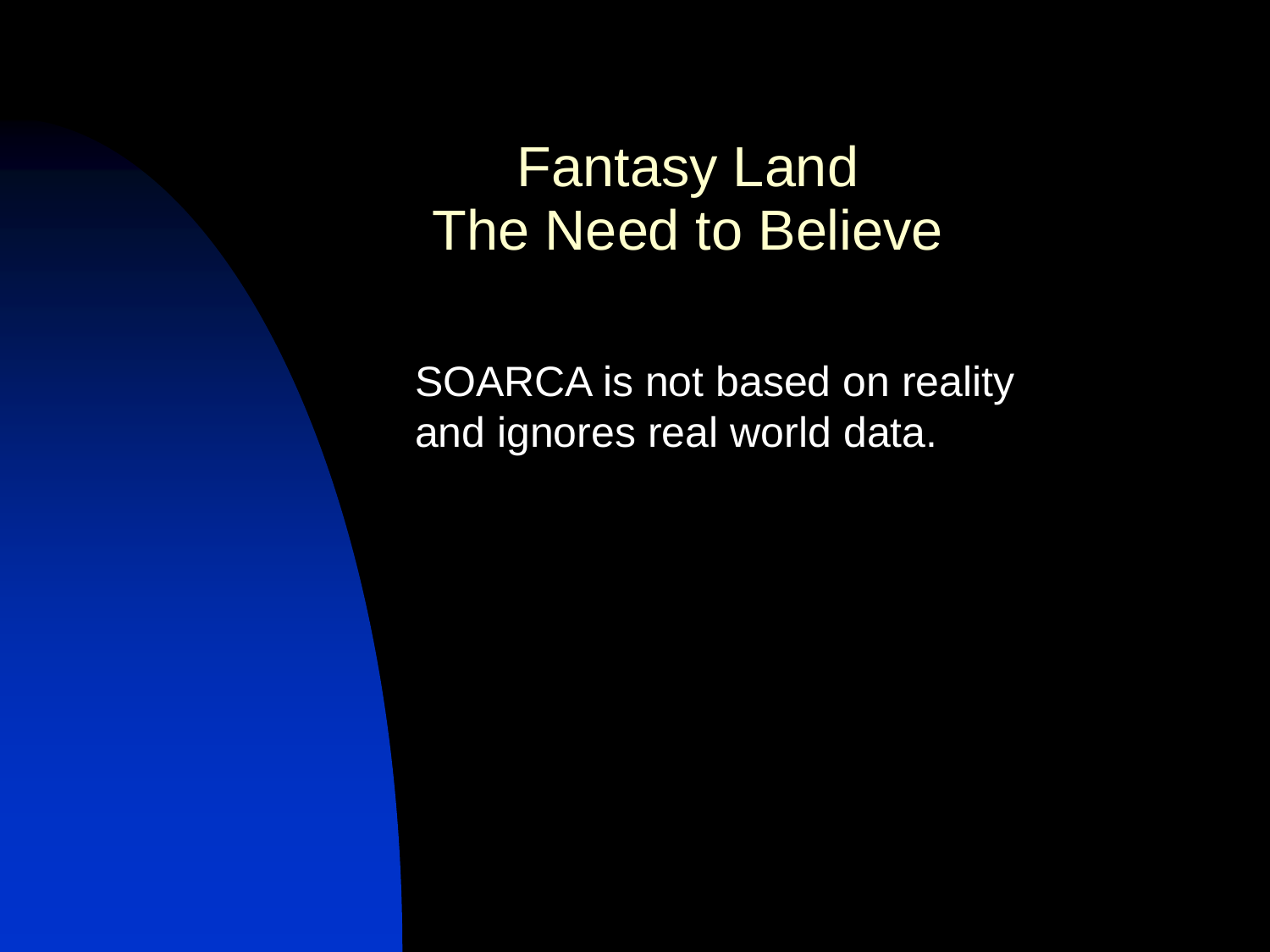## No Timely Evacuations

- There has never been a timely evacuation or a timely evacuation order issued at any of the world's nuclear accidents.
- 100% failure rate.
- The evacuation projections are purely wishful thinking.

Three Mile Island – Windscale – Chernobyl - Fukushima